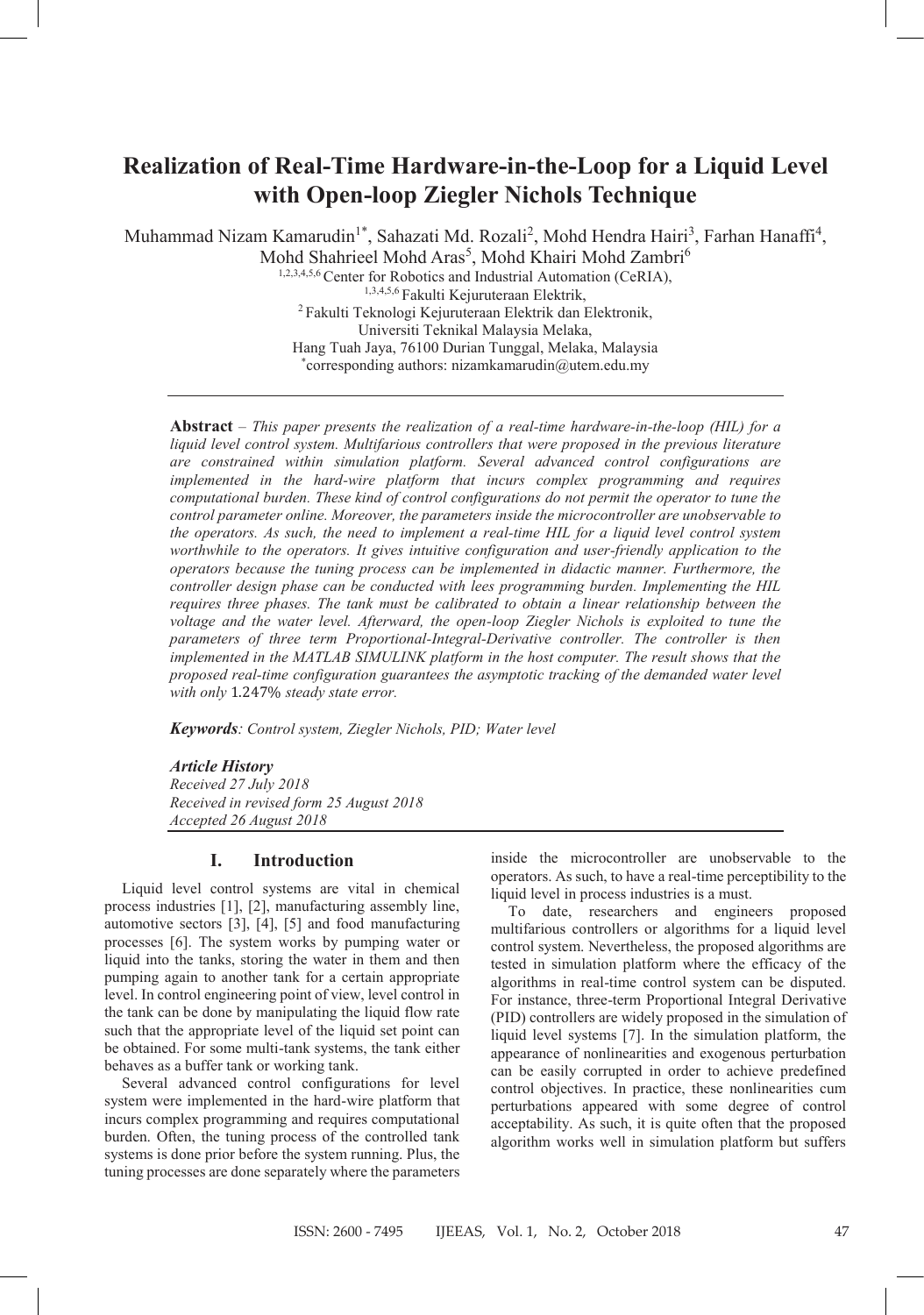from performance detraction when being applied to the real process.

Several attempts have been made to improve PID controller. In [8], weird oscillation of two-term Proportional Integral (PI) has been diminished by using St. Clair method. However, the proposed remedy has been tested in simulation platform only. In [9], [10], a Model Reference Adaptive Controller (MRAC) is used to improve PID performance. The complexity of MRAC technique denies the applicability of such controllers to be realized in practice. More recently, PID performance has been claimed for improvement by augmenting an advanced control technique. For instance, fuzzy logic control [11], particle swarm optimization [12] and model predictive control [13] have been exploited to improve PID performance in liquid level systems. Though these controllers are bounded within simulation platform, pondering to implement them in real time control system would require complex design and thus, demanding high speed processor. Moreover, some advanced nonlinear control techniques such as back-stepping [14] [15], or Lyapunov-based design [16] are not necessary to this extend.

Thus, this paper proposes the realization of PID controller in the hardware-in-the-loop (HIL) facility for a liquid level control system. An *ATmega328P*  microcontroller is used to interface the tank system to the host computer. The PID algorithm is designed by the Open-loop Ziegler Nichols method. The algorithm is then developed in the SIMULINK via MATLAB platform in the host computer to facilitate real time control configuration.

## **II. Methodology**

The methodology to reach main results consists of 3 phases. In the first phase, the experiment is conducted to calibrate the tank at hand. Then, an Open-loop Ziegler Nichols tuning approach is conducted in the second phase. In the third phase, the PID parameters obtained from the Open-loop Ziegler Nichols tuning is then realized in the SIMULINK platform where the HIL configuration is set up by using *ATmega328P* microcontroller and the host computer.

#### *A.* Tank Calibration

The system under studies is a single tank *CTS-001* apparatus. The block diagram of a single tank system is shown in Fig. 1. Note that,  $U_{in}$  denotes the input voltage to the pump.  $Q$  represents the water flow rate controlled by the pump.  $H$  represents the level of the water in the tank (in *centimeter*). Whereas  $U_{out}$  denotes the output voltage that can be measured through the capacitive type level sensor. Experiment must be conducted to calibrate the pump and sensor in order to achieve the precise relationship between the height and voltage (*voltcentimeter)*.

Beforehand, let the system in Fig. 1 to be lumped in a single system as shown in Fig. 2, and be represented by linear expression  $v(h)$  relating the voltage  $v$  and the level



Fig. 2. Relationship between voltage and level

The level of the water in the tank is measured by the capacitive type level sensor that changes the capacitance with respect to the level changes. Via signal conditioning, the capacitance is converted to a DC voltage ranging from *0V* to *5V*. The calibration output is tabulated in Table 1. The  $v/h$ -relationship can be obtained by plotting the calibration data in Fig. 3.

| <b>TABLE I</b><br><b>CALIBRATION DATA FOR THE TANK SYSTEM</b> |                           |                              |           |                       |  |  |
|---------------------------------------------------------------|---------------------------|------------------------------|-----------|-----------------------|--|--|
| Level<br>оf                                                   | <b>Output Voltage (V)</b> | Average<br><b>Reading of</b> |           |                       |  |  |
| Water<br>(c <sub>m</sub> )                                    | <b>Reading 1</b>          | <b>Reading 2</b>             | Reading 3 | Output<br>Voltage (V) |  |  |
| 5                                                             | 0.717                     | 0.661                        | 0.665     | 0.681                 |  |  |
| 10                                                            | 1.807                     | 1.561                        | 1.542     | 1.637                 |  |  |
| 15                                                            | 2.651                     | 2.686                        | 2.625     | 2.654                 |  |  |
| 20                                                            | 3.366                     | 3.386                        | 3.359     | 3.370                 |  |  |
| 25                                                            | 4.021                     | 4.075                        | 4.100     | 4.065                 |  |  |



Fig. 3. Plot of voltage and level

Then, the  $v/h$ -linear expression can be computed by observing the slop  $m = \frac{\Delta V}{\Delta V} = 0.1633 \ v/cm$  and the voltage intercept  $c = 0.0623V$ . Therefore, the  $v/h$ -linear expression can be obtained as in equation (1).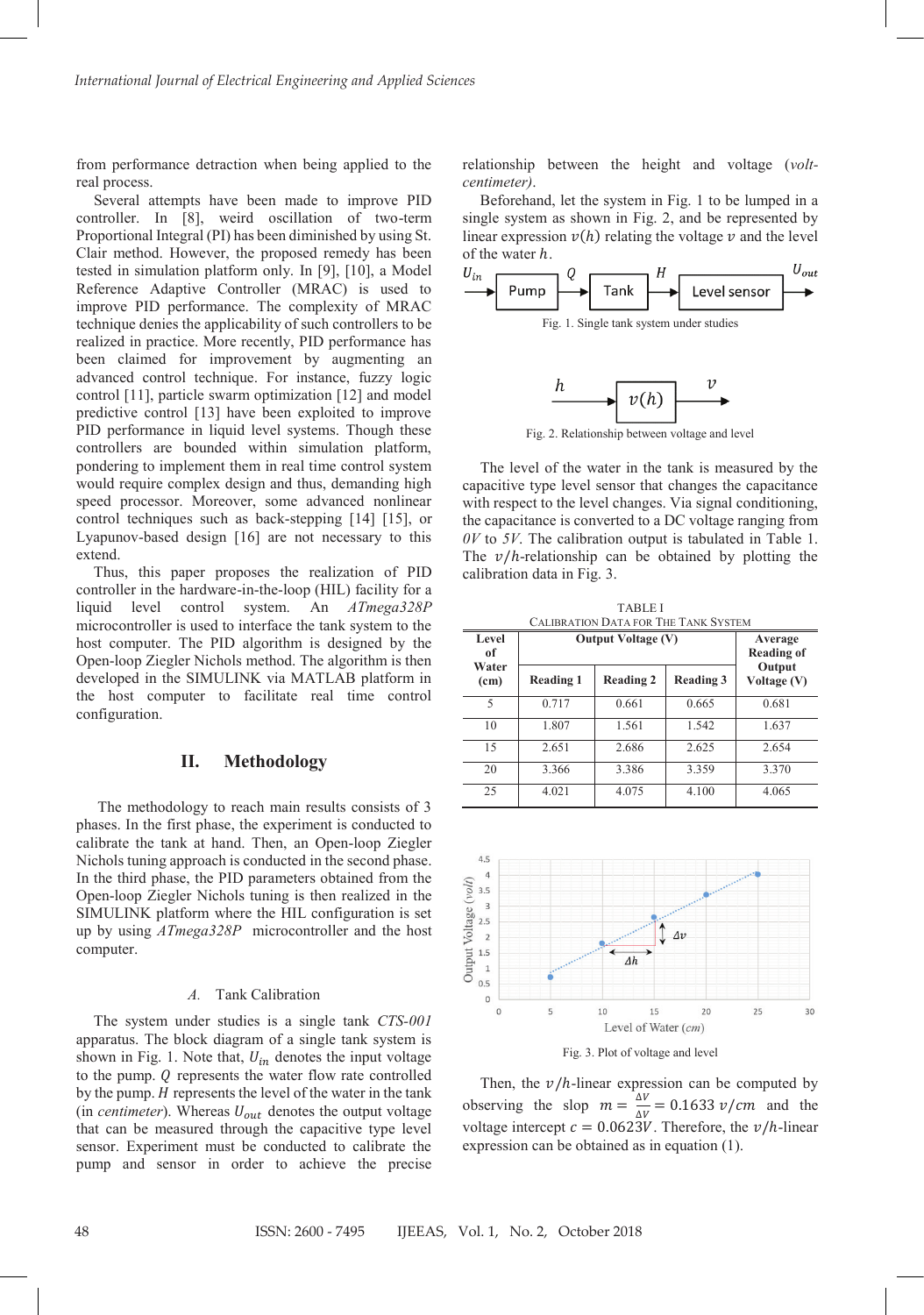$$
v(h) = 0.1633v + 0.0623\tag{1}
$$

Equation (1) can be realized in the Simulink platform in the host computer. The model is depicted in Fig. 4.



Fig. 4.  $\nu/h$ -linear expression in the host computer

With the model in Fig. 4, any desired level inputted by the operators will be converted into electrical voltage ranging from *0V* to *5V*. This is the allowable voltage range accepted by the *TTL*-based *ATmega328P* microcontroller that behaves as a communication interface as well as the program compiler relating the tank to the host computer.

## *B.* Open-loop Ziegler Nichols Tuning

In this phase, PID parameters are designed to guarantee the asymptotic tracking of the output level. The PID algorithm can be expressed as

$$
G_{PID}(s) = K_p \left( 1 + \frac{1}{T_{I} s} + T_D s \right)
$$
 (2)

where  $K_p$  denotes a proportional gain,  $T_l$  represents the integral time constant, and  $T<sub>D</sub>$  represents the derivative time constant. There are many methods available in literature. This study utilizes an Open-loop Ziegler Nichols or a process reaction curve method for several advantages. Open-loop Ziegler Nichols method does not require a mathematical model of the system at hand. Thus, the input-output relationship due to unit step is a must. Beforehand, the tank system is open-looped. Hence, unit step input is applied to the tank system. The time taken by the pump to fill up the tank is recorded and is tabulated in Table II.

| TIME VERSUS WATER LEVEL<br>Time (s)<br>Level of Water (cm) |      |  |  |
|------------------------------------------------------------|------|--|--|
|                                                            |      |  |  |
|                                                            | 0.0  |  |  |
| 5                                                          | 1.7  |  |  |
| 10                                                         | 6.5  |  |  |
| 15                                                         | 11.6 |  |  |
| 20                                                         | 18.5 |  |  |
| 25                                                         | 21.7 |  |  |
| 30                                                         | 25.5 |  |  |
| 35                                                         | 29.0 |  |  |
| 40                                                         | 30.0 |  |  |
| 45                                                         | 30.0 |  |  |

| 50 | 30.0 |
|----|------|
| 55 | 30.0 |
| 60 | 30.0 |

Data in Table II can be realized in the reaction curve indicated by Fig. 5. Through the maximum gradient, the equivalent dead time  $(L)$  and the equivalent time constant  $(T)$  were obtained. The value of L is observed as 0.625 sec and  $T$  is 38 sec. Hence, under 25% damping criteria (or quarter amplitude), the parameters for PID controller can be calculated via look-up table in Table III.





TABLE III OPEN-LOOP ZIEGLER NICHOLS TUNING TABLE

| Controller | Parameter           |          |         |
|------------|---------------------|----------|---------|
|            | $K_n$               | $T_i$    | $T_{d}$ |
| P          | $\tau$              | $\infty$ |         |
| PI         | $\mathbf{r}$<br>0.9 | 0.3      |         |
| PID        | $\tau$<br>$1.2 -$   | 2L       | 0.5L    |

As such, the numerical PID algorithm can be computed as

$$
G_{PID}(s) = 60.8 + \frac{48.64}{s} + 19s \tag{3}
$$

# *C.* System Configurations

Overall system configuration for HIL tank system is depicted in Fig. 6. PID algorithm in equation (3) is embedded in the *ATmega328P* microcontroller circuitry via MATLAB SIMULINK model in the host computer. This method relaxes the need for complex programming and avoid computational burden incurred by the host computer. The *ATmega328P* microcontroller controls the flow rate of the inlet water by controlling the duty cycle of the pulse width modulation (PWM) signal. The capacitive level sensor sends the measured level in volts (ranging from 0V − 5V) to the *ATmega328P* microcontroller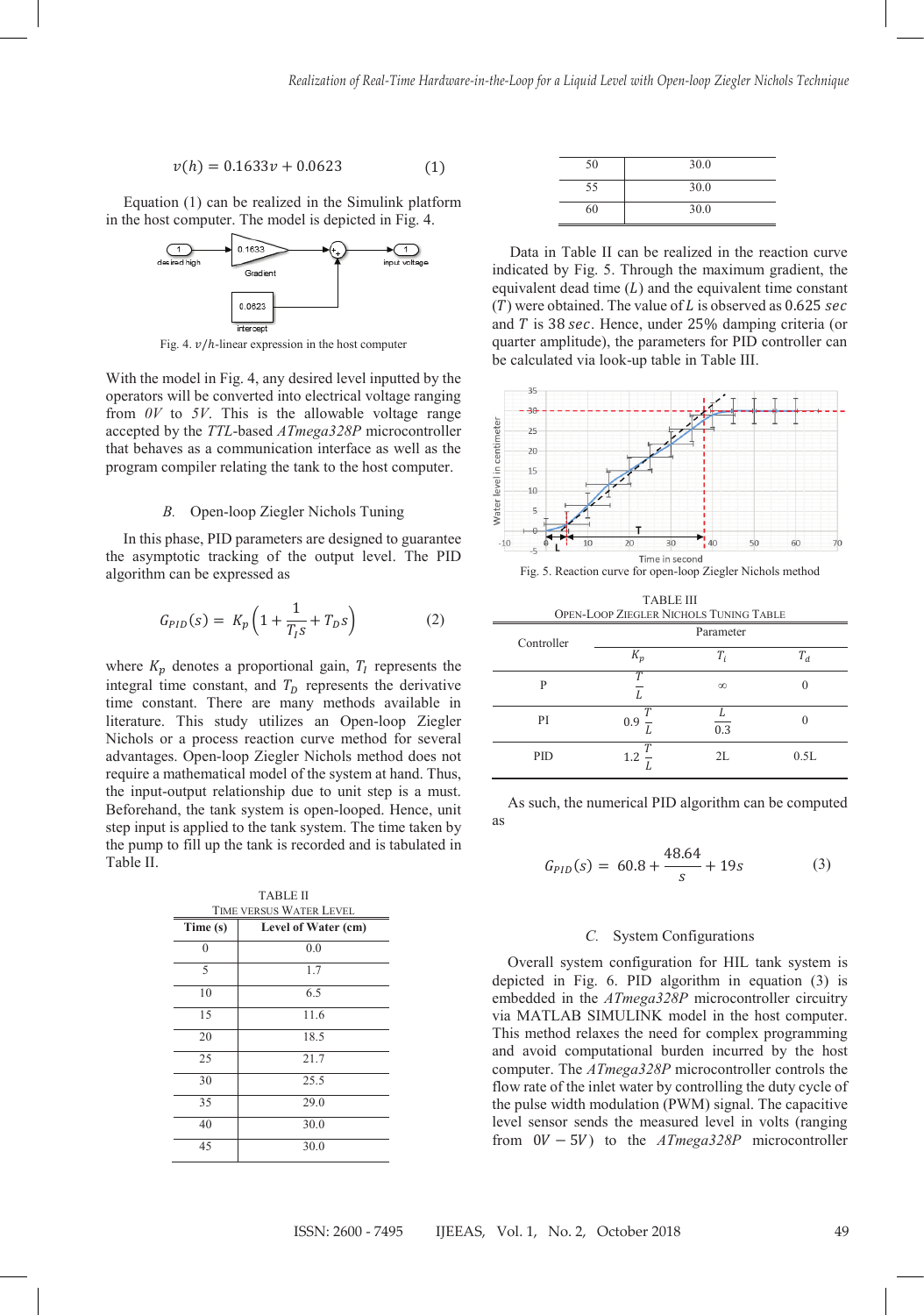circuitry. The specification for the *ATmega328P*  microcontroller circuitry is tabulated in Table IV.



S-100 Tank system

Fig. 6. System configuration for HIL tank system

TABLE IV

| LABLE IV<br>SPECIFICATIONS FOR ATMEGA328P CIRCUITRY |                   |  |  |  |
|-----------------------------------------------------|-------------------|--|--|--|
| ATmega328P circuitry                                | Specifications    |  |  |  |
| <b>Operating Voltage</b>                            | 5V                |  |  |  |
| Input Voltage                                       | $7 - 12V$         |  |  |  |
| Input Voltage (limit)                               | $6-20V$           |  |  |  |
| Digital I/O Pins                                    | 14                |  |  |  |
| PWM Digital I/O Pins                                | 6                 |  |  |  |
| Analog Input Pins                                   | 6                 |  |  |  |
| DC Current per I/O Pin                              | $20 \text{ mA}$   |  |  |  |
| DC Current for 3.3V Pin                             | $50 \text{ mA}$   |  |  |  |
| Flash Memory                                        | 32 KB             |  |  |  |
| <b>SRAM</b>                                         | 2 KB (ATmega328P) |  |  |  |
| <b>EEPROM</b>                                       | 1 KB (ATmega328P) |  |  |  |
| Clock Speed                                         | 16 MHz            |  |  |  |

# **III. Result**

In this section, the effectiveness of the PID algorithm in equation (3) is tested in a real-time frame. The efficacy of the PID algorithm is verified by injecting the demanded 15  $cm$  water level. This demand input can be set in the host computer via MATLAB SIMULINK platform.

#### *A.* Tracking performance

Fig. 7 shows the tracking history of the water level. With demanded 15 cm water level, visual observation guarantees the asymptotic tracking of the water level. The oscillation comes from the water gushing generated by the pump. This effect can be reduced by reducing the pump flow rate. This can be implemented in the host computer where the operator can reduce the duty cycle of the PWM signal to the pump. However, this condition increases the settling time as tradeoff. From Fig. 7, it is observed that the control system requires around 1.4 seconds to reach  $15$   $cm$  level.



Fig. 7. Tracking performance for 15 cm demanded level.

## *B.* Steady state

Due to small oscillation in the output level, the steady state error  $e_{ss}$  can be computed by considering the average output level

$$
e_{ss} = |h_{demand} - h_{average}|
$$
 (4)

where the average output level is computed as

$$
h_{average} = \frac{1}{N} \sum_{t = e_{ss}}^{N} h(t)
$$
 (5)

with N is the number of recorded data. As  $h_{average}$  = 15.2021  $cm$ , the steady state error can be computed as

$$
e_{ss} = |15 - 15.2721| \, cm
$$
  
= 0.2021 \, cm \t\t(6)

Thus, the percentage of error can be recorded as 1.247%.

# **IV. Conclusion**

Though this research does not open up new avenue to the advanced control technique, the proposed HIL overcomes the shortcoming of conventional level control systems. The proposed HIL offers simple design and relaxes programming complexity. The proposed HIL also simplifies the online tuning process. The result promises asymptotic tracking of the water level with less steadystate error and with acceptable settling time. The use of MATLAB SIMULINK also relaxes the need to develop a customized graphical user interface.